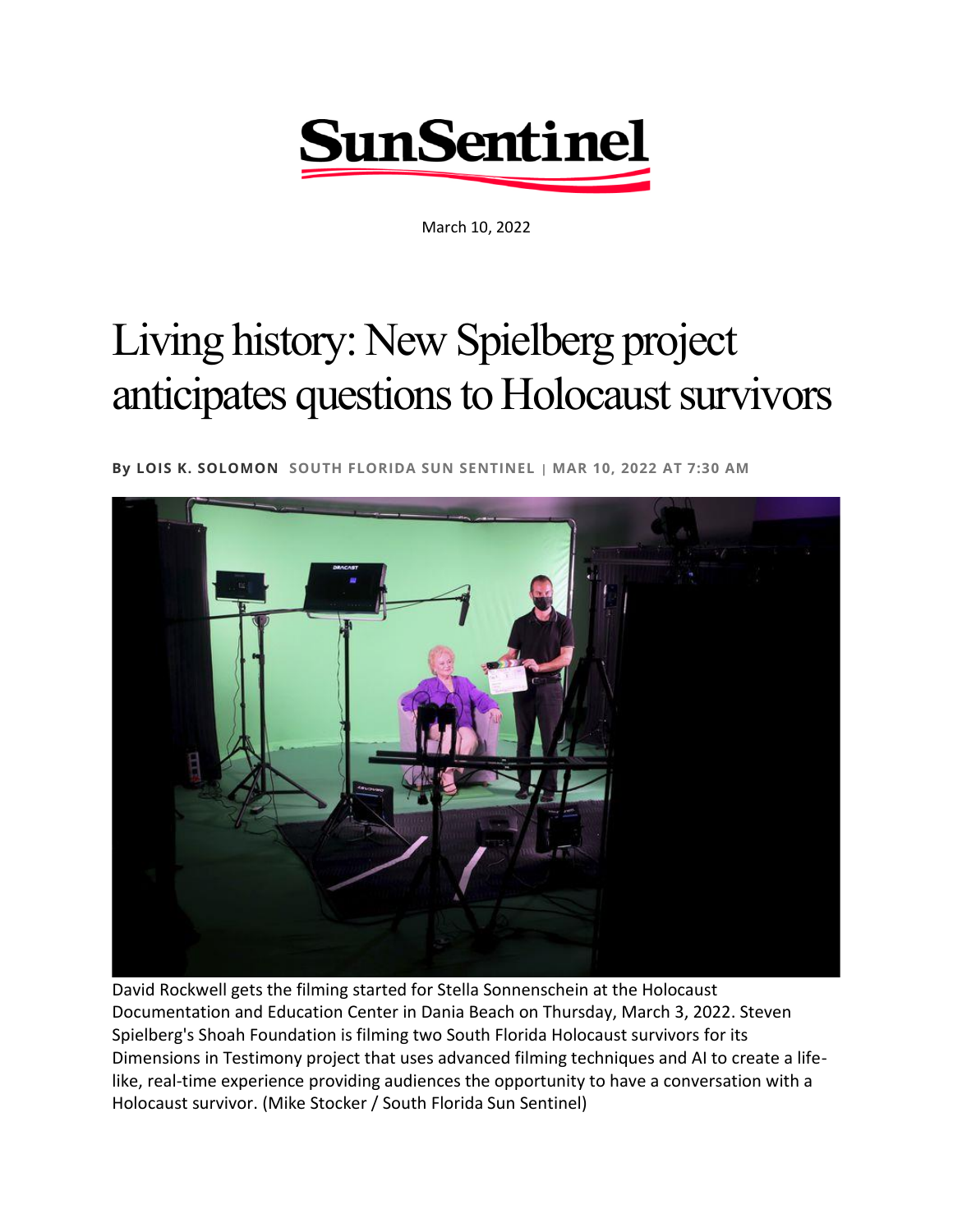Ask Stella Sonnenschein anything.

With help from the video magic of director Steven Spielberg and his team, the Holocaust survivor from Aventura has an answer for almost every conceivable query. About her life before World War II, her marriage, her kids, her favorite color: The Spielberg crew has thought of it all, more than 1,000 questions most likely to be asked by museum visitors and curious kids.

Years from now, Sonnenschein and other survivors will still be able to share their stories, thanks to a new technology that anticipates questions from museum-goers and offers answers from the survivors on video. The technology, called Dimensions in Testimony, will be available in South Florida at the Holocaust Documentation and Education Center in Dania Beach. Sonnenschein, 86, and Holocaust survivor Morris Dan of Margate, 96, submitted to hours-long interview sessions over the past few weeks, answering questions from representatives of the USC Shoah Foundation, founded by Spielberg in 1994. The interviews were recorded on a set at the Dania Beach museum.

Several museums are already using the interactive program, including Holocaust centers in Los Angeles, Cincinnati and Dallas. Visitors ask survivors who appear on video screens questions such as "What was life like before the war?" and "Do you feel hope for the future?" The technology allows an accurate response by transforming frequently asked questions into search terms and matching the words to the appropriate response from the survivor. The goal: to connect museum-goers with those who experienced World War II through conversation, as most visitors likely have never met anyone before who was born in the early 20th century.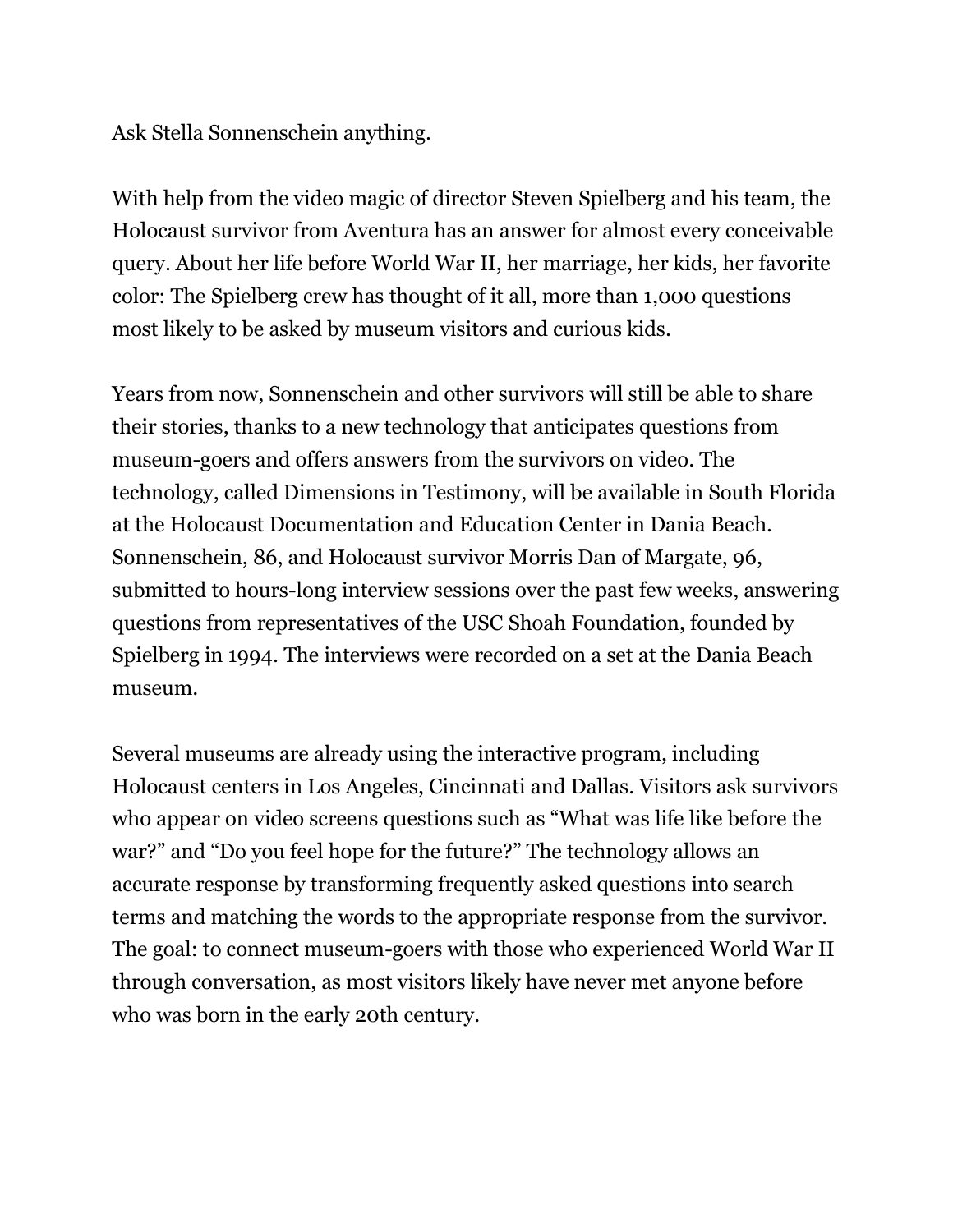

Stella Sonnenschein points to a photograph of herself at the Holocaust Documentation and Education Center in Dania Beach on Thursday, March 3, 2022. Steven Spielberg's Shoah Foundation is filming two South Florida Holocaust survivors (Stella Sonnenschein and Morris Dan) for its Dimensions in Testimony (DiT) project. The DiT is an interactive biography project using advanced filming techniques and AI to create a life-like, real-time experience providing audiences the opportunity to have a conversation with a Holocaust survivor. (Mike Stocker / South Florida Sun Sentinel)

Surveys over the past few years show a surprising number of Americans know little about the Holocaust, the systematic murder of 6 million European Jews by the Nazis during World War II. After the war, Holocaust survivors dispersed around the world, mostly settling in the United States and Israel. Today, the youngest survivors, born during the war or just before, are in their 80s.

Precise numbers of how many are still alive are hard to find. In 2021, the Conference on Jewish Material Claims Against Germany, which pays reparations to people who lived through the war, distributed money to more than 210,000 survivors in 83 countries. But not every survivor receives such payments. Many chose to leave the brutal years of the war behind them as they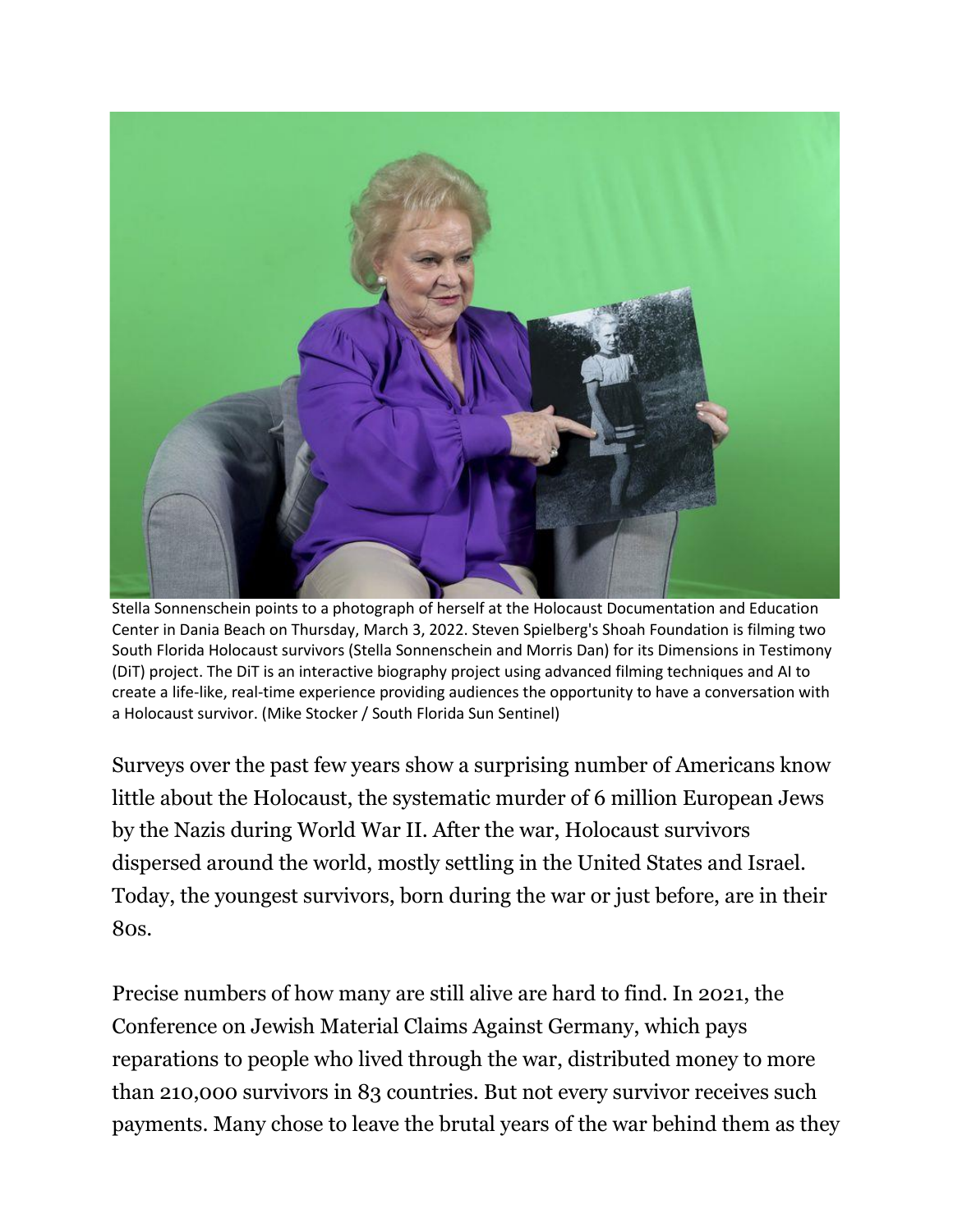started over and created new families in a new country, staying out of reach of social service agencies that could track them.

In South Florida, there are about 10,000 survivors in Miami-Dade, Broward and Palm Beach counties, down from a peak of about 40,000 in the 1970s and '80s, said Rositta Kenigsberg, president of the Dania Beach center.

Although many South Florida survivors have visited schools for decades to share the stories of their lost families and the perils of Holocaust denial, there's still a shocking lack of knowledge about the Nazi regime's destruction of European Jewry. **[A 2018 survey by the claims conference](https://www.nytimes.com/2018/04/12/us/holocaust-education.html)** found about a third of Americans believe fewer than 6 million Jews were killed during the Holocaust, and 45 percent of respondents couldn't name a Nazi concentration camp or ghetto.



Stella Sonnenschein in 1946 in Lodz, Poland. (Stella Sonnenschein/Courtesy)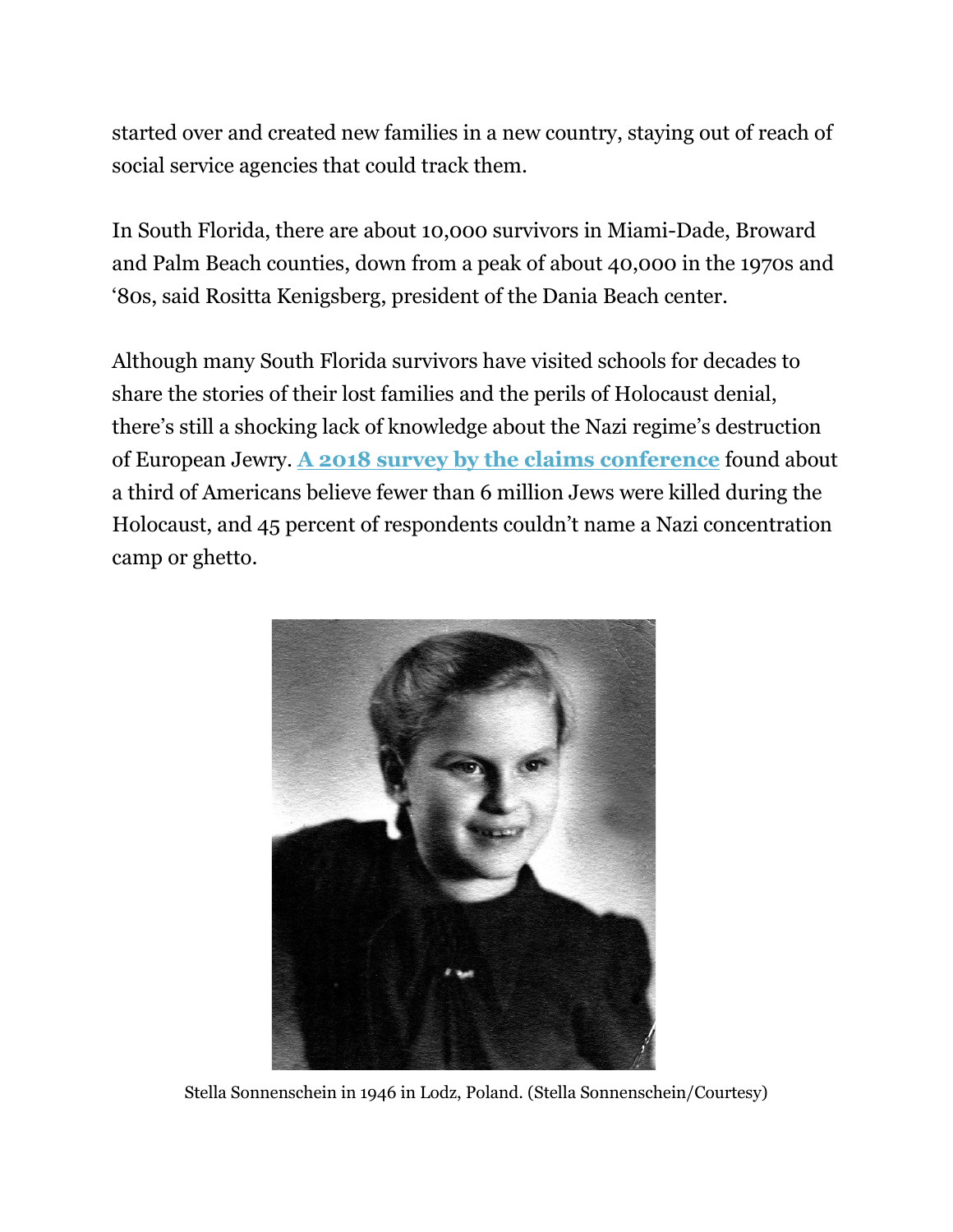Despite the knowledge gap, Holocaust denial remains very rare in the United States; 96 percent of respondents said the genocide was real. Florida has mandated Holocaust education in schools since 1994, but there's little funding for the lessons and **[it's up to principals to implement as they see fit.](https://www.sun-sentinel.com/local/schools/fl-ne-holocaust-education-20190719-numoslvlevhyrhlw65wlhssh6y-story.html)**

Educators see projects such as Spielberg's as increasingly essential as the World War II generation ages and students have fewer relationships with elders who can share their stories from that era. Time is running out to interview those who suffered greatly in the Holocaust and want the world to know.

Fortunately, at 96, Morris Dan is still able to tell his life story.

Dan sat for five days of interviews with the Spielberg project in Dania Beach last week. He was born in Ciechanow, Poland, and was 16 when he was sent to the Auschwitz extermination camp by the Nazis, who occupied his town a few weeks after invading Poland in 1939. His mother, two sisters and younger brother were killed in the camp, and another brother was murdered shortly after. As Russian troops approached in 1944, Dan was forced to march to several other camps, finally arriving in Czechoslovakia, where the Czech people offered the prisoners food and shelter. In 1949, he was able to move to Canada with his surviving brothers. He started a building company, married and had two children, moved to New Jersey and then to Florida. He has lived in Margate for the past 15 years.

Sonnenschein's story is also filled with twists of fate that saved her life. She was born in Warsaw in 1935 and her family was forced into the Warsaw Ghetto in 1939. She initially hid in her father's factory, but her parents decided to have her smuggled out of the ghetto, posing as a Catholic orphan whose parents had been killed. She lived with several Polish foster families and never revealed her true identity.